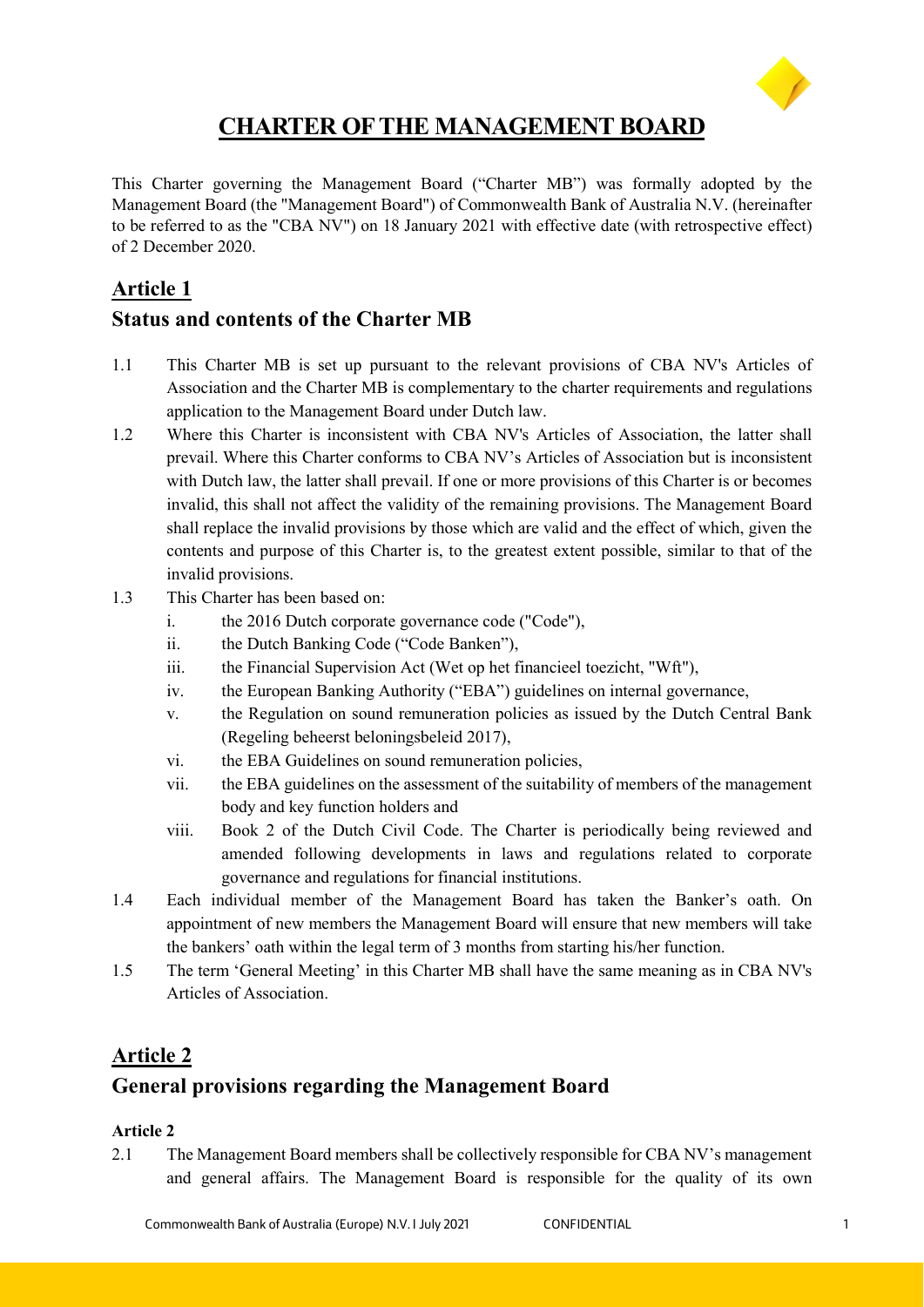

performance and shall perform its tasks in a scrupulous, expert and fair manner taking into account the applicable laws, codes of conduct and regulations. The responsibility for the exercise of its duties is a joint responsibility of the members of the Management Board.

- 2.2 The Management Board members shall divide their tasks by mutual consultation and subject to the prior approval of the Supervisory Board. In case of the absence of a Management Board member, his or her duties and powers shall be carried out by another Management Board member to be designated by the Management Board.
- 2.3 Each Management Board member shall be accountable to the Management Board for the fulfilment of his or her duties and must therefore update the Management Board on a regular basis and in such a manner as to give the Management Board full visibility of the performance of his or her duties. The Management Board as a whole shall function as a collective body.
- 2.4 Each Management Board member shall have the right to receive from other Management Board members and from employees any information about matters which he/she may deem useful or appropriate in connection with his/her joint responsibility for CBA NV's management. He/she must consult with the other Management Board members if the implementation of his/her duties affects the implementation of the duties of the other Management Board members or if the significance of the matter requires consultation with the other Management Board members.
- 2.5 The Management Board and / or at least two members of the Management Board acting together are entitled to contractually bind CBA NV Further, one member of the Management Board acting jointly with one holder of a power of attorney or two holders of a power of attorney acting jointly, as far as holders of a power of attorney are concerned, with due observance of the powers granted to them, may represent CBA NV.
- 2.6. The following Annex is attached to, and forms an integral part of, this Charter:

Annex 1: Roles and Responsibilities of Individual Members of the Management Board

# **Article 3 Responsibilities of the Management Board, Sub-committees**

### **Article 3**

The Management Board shall be guided by the interests of CBA NV and its business, as well as the interests other stakeholders (being CBA NV's clients, shareholder and employees). The responsibility for the management of CBA NV is vested collectively in the Management Board.

- 3.1 The Management Board shall ensure that CBA NV's duty-of-care (zorgplicht) for the client is embedded in CBA NV's culture. The Management Board shall ensure that the values of CBA's Europe N.V. Code of Conduct, CBA's business principles and the banker's oath referred to in article 1.4 form the guidelines for the behaviour of all of CBA NV's employees, as set from time to time by the Management Board and will be expressly pointed out to any new employee of CBA NV, and shall ensure that all employees are required to comply with these principles. Individual members of the Management Board may be charged with specific parts of the managerial tasks, without prejudice to the collective responsibility of the Management Board as a whole. The Management Board remains collectively responsible for decisions, even if they are prepared by individual members of the Management Board.
- 3.2 The responsibilities of the Management Board shall include the responsibilities set out in articles 3.3 to 3.8 below.

General:

i. achievement of CBA NV's objectives;

Commonwealth Bank of Australia (Europe) N.V. | July 2021 CONFIDENTIAL 2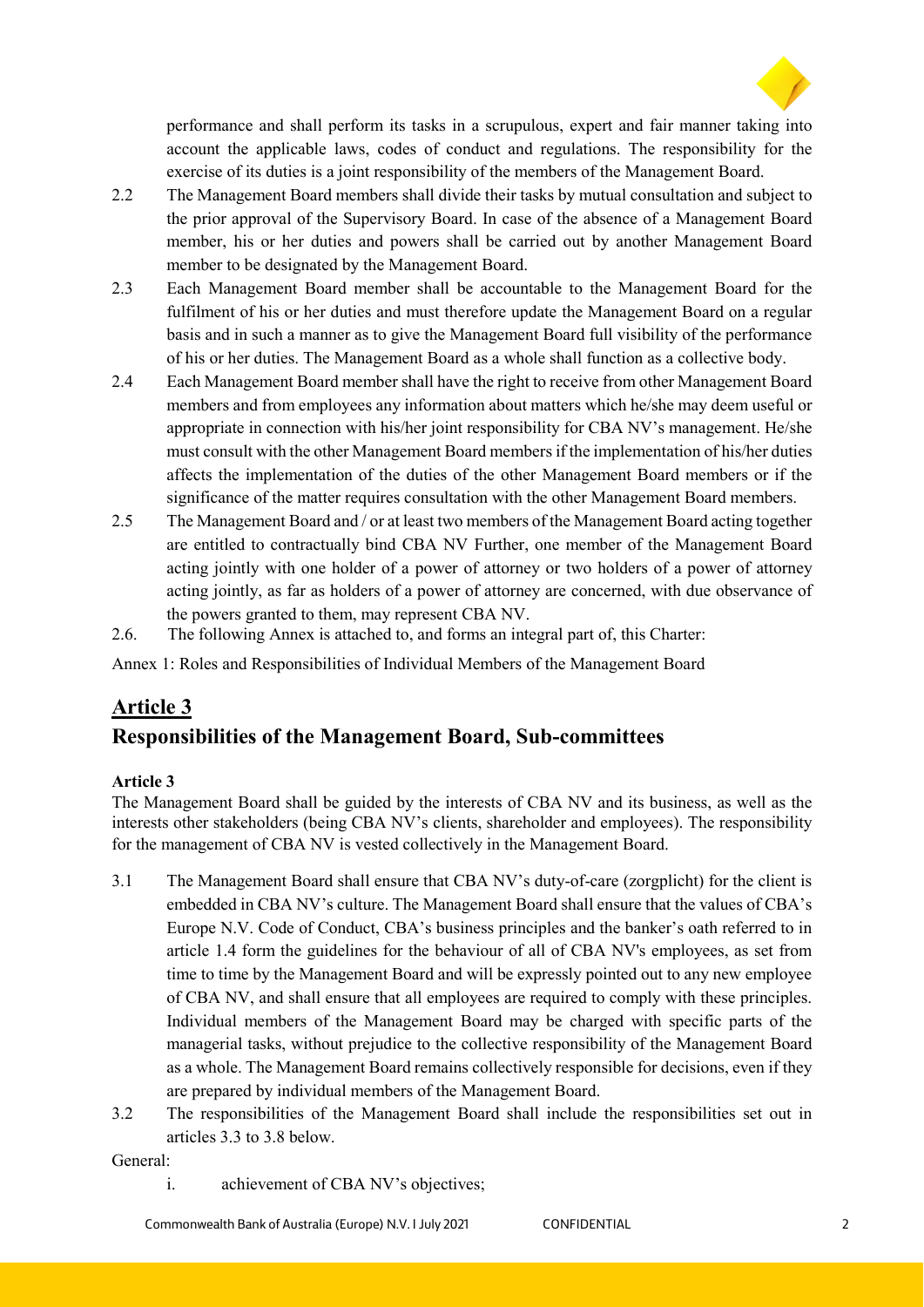

- ii. the general state of affairs in and the results of CBA NV;
- iii. determining the long term value creating strategy and policy designed to achieve the objectives in consultation with shareholder;
- iv. taking all decisions that are of material significance of the risk profile, the capital allocation or the liquidity impact of CBA NV;
- v. the overall business strategy of CBA NV within the applicable legal and regulatory framework taking into account the CBA NV's long-term strategic and financial interests;
- vi. compliance with legislation and regulations, the Articles of Association of CBA NV and CBAs Europe N.V Code of Conduct;
- vii. developing and promoting high ethical and professional standards;
- viii. a robust and transparent organizational structure with effective communication and reporting channels;
- ix. an adequate and effective internal control framework, that includes well-functioning Risk Control, Compliance and Internal Audit functions as well as an appropriate financial reporting and accounting framework;
- x. the annual evaluation and assessment of the functioning of the members of the Management Board as a whole and that of the individual board members, as well as the reporting of the outcome of such assessment to the Supervisory Board;
- xi. a procedure on the nomination and succession of individuals with key functions in CBA NV;
- xii. recommending the appointment and/or dismissal of the internal auditor to the shareholder's Group Auditor and the Supervisory Board and appointing and/or dismissing the internal auditor following approval from the shareholder's Group Auditor and the Supervisory Board in respect of the appointment or dismissal; and
- xiii. establishing, implementing and maintaining effective policies to identify actual and potential conflicts of interest. Conflicts of interest that have been disclosed to and approved by the Management Board shall be appropriately managed.

#### xiv. Risk Aspects:

- xv. adopting, implementing, monitoring and, where necessary, adjusting CBA NV's overall risk profile and set CBA NV's risk appetite for SB approval;
	- xvi. ensuring that effective internal risk management and control systems are in place and ensuring reporting on this issue in the management report;
	- xvii. ensuring that audits are conducted of the management of the risks related to CBA NV's business activities;
	- xviii. assessing the performance of the risk control function annually, and informing the Supervisory Board of its assessment; and
	- xix. its risk management framework.

### Financial Aspects:

- xx. maintaining the financial reporting process;
- xxi. preparing the annual accounts and drawing up the annual budget and important capital investments of CBA NV;
- xxii. the amounts, types and distribution of both internal capital and own funds adequate to cover the risks of CBA NV; and
- xxiii. giving advice in connection with the nomination of the external auditor of CBA NV.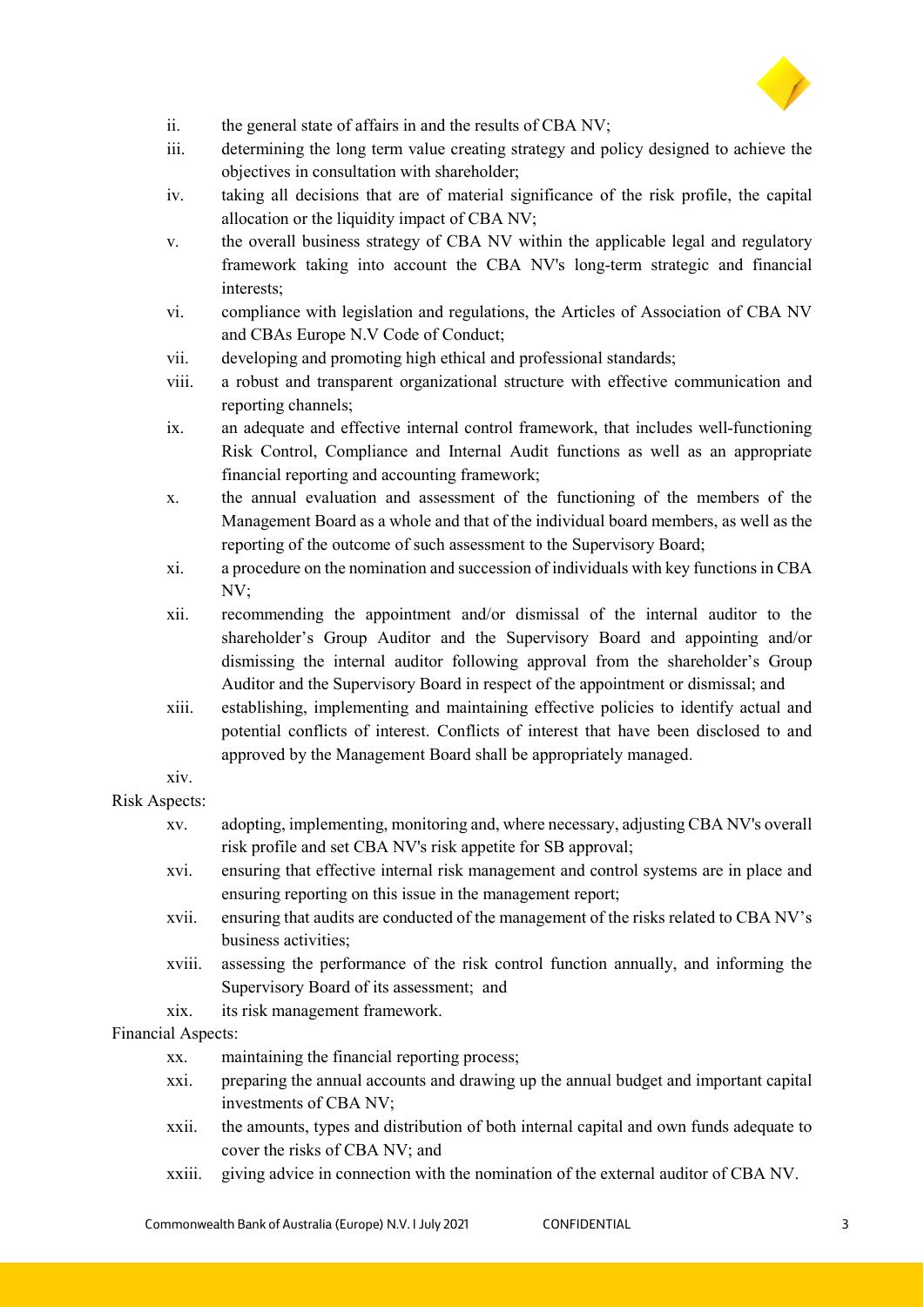

#### Remuneration:

- xxiv. preparing and amending CBA NV's remuneration procedures for final approval by the Supervisory Board as well as implementing and monitoring these remuneration policies as described in CBA NV's Remuneration Policy; and
- xxv. preparing a remuneration framework that is in line with the risk strategies of CBA NV.
- 3.3 The Management Board shall require the approval of the Supervisory Board for resolutions relating to:
	- i. the annual strategic and financial plan of CBA NV;
	- ii. the strategy designed to achieve the objectives, including realizing long-term value creation and the manner in which the Management Board implements this;
	- iii. the parameters to be applied in relation to CBA NV's strategy;
	- iv. the recommended risk appetite of CBA NV as well as any material changes thereto proposed in the interim;
	- v. remuneration proposals for the Management Board members and material risk takers (MRT) as required under CBA NV's remuneration policy;
	- vi. expenses that exceed an amount of three hundred thousand euros (EUR 300,000), which are in excess of the approved annual operational expenditure of CBA NV;
	- vii. CBA NV's annual budget which will be submitted to the General Meeting for approval; and
	- viii. the appointment or dismissal of CBA NV's external auditor.

The Management Board shall further require the approval of the Supervisory Board for such resolutions of the Management Board as the Supervisory Board shall have specified in a resolution to that effect and notified to the Management Board.

- 3.4 The Management Board shall, taking into account the risk appetite approved by the Supervisory Board, ensure a balanced assessment between commercial interests and related risks. The Management Board shall ensure that it is aware, in a timely manner, of all material risks faced by CBA NV so that these can be managed properly and take any decisions that are of material significance for the risk profile, the capital allocation or the liquidity impact.
- 3.5 The Management Board shall under the Supervisory Board's supervision be responsible for setting up and maintaining internal procedures ensuring that the Management Board is aware of all important financial information, in order to safeguard timely, complete and accurate external financial reporting.
- 3.6 The Management Board shall draw up a management report on how it has functioned and on the activities undertaken by it. In addition, the Management Board shall report on the sensitivity of CBA NV's results to external factors and variables. With regard to the internal risk management and control systems, the Management Board shall include in the management report of CBA NV a statement that, in its judgement, reasonable assurance can be given that the corporate financial reporting does not contain material inaccuracies. The Management Board shall report in the management report on the operation of technology systems and describe any significant changes that have been made and any major improvements that are planned and shall confirm that they have been discussed with the Risk and Audit Committee ("RAC") and the Supervisory Board. The management report shall be issued to the Supervisory Board on a quarterly basis.
- 3.7 The Management Board shall in the assurance of appropriate risk management, and the identification and implementation of effective controls, checks and balances associated with CBA NV's remuneration policies and practices, consult annually the control functions (HR,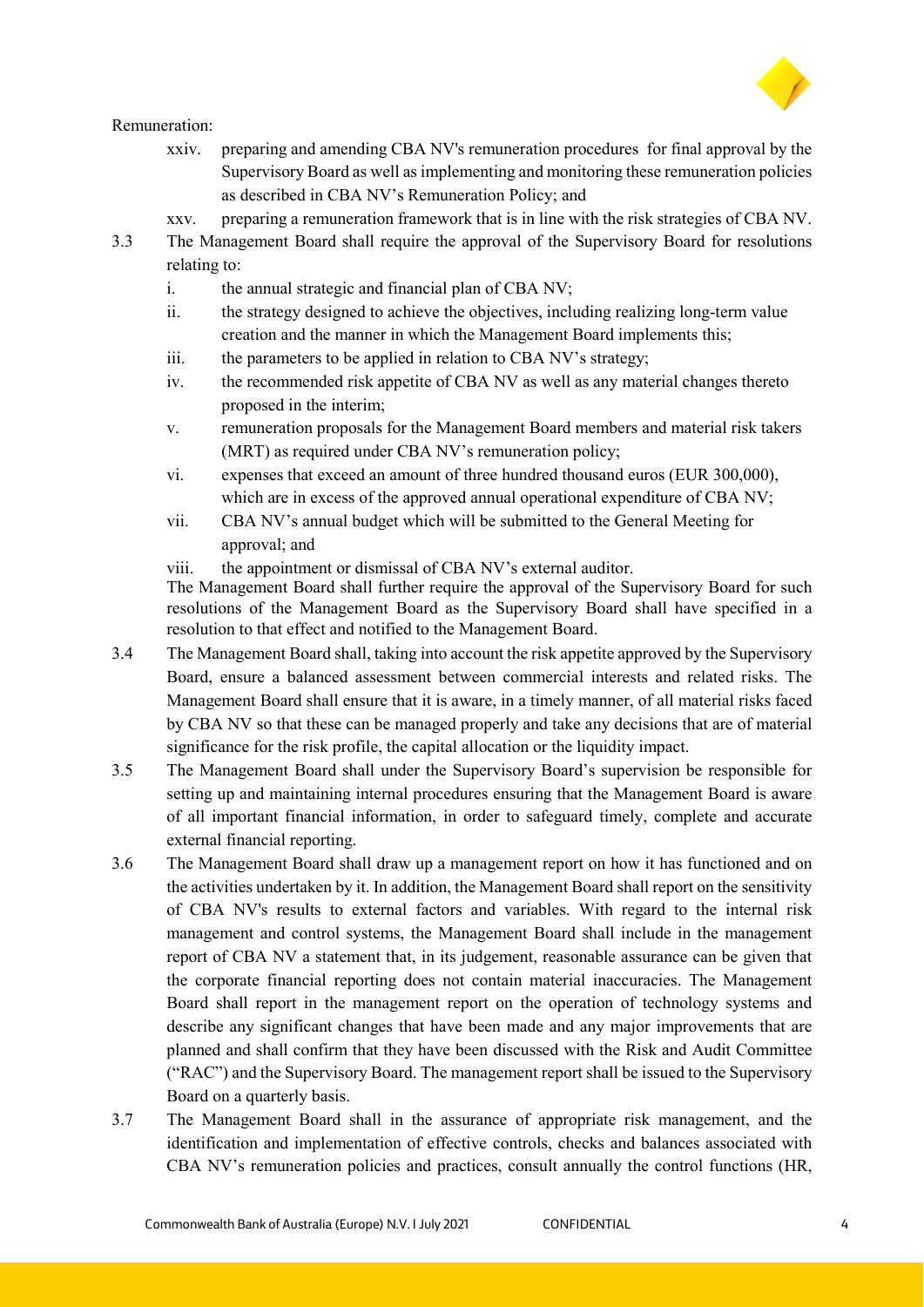

Risk, Finance, Compliance, Legal and Audit, Operations), to assure that these policies and practices do not contain any incentives which would limit CBA NV's ability to act in the interest of its stakeholders, all in accordance with the corporate governance regulations.

- 3.8 The Management Board is entitled to institute one or more committees. The Management Board appoints the members to the committees. The (entire) Management Board remains responsible for its decisions even if they were prepared by or delegated to one of the Management Board's committees. A committee may only exercise such powers as are explicitly attributed or delegated to it and may never exercise powers beyond those exercisable by the management Board as a whole.
- 3.9 The Management Board shall prepare a charter governing the respective committee's practices and principles (responsibilities, composition, meetings, etc.).
- 3.10 The Management Board shall receive from each of the committees a report of its deliberations and findings after each meeting.

### **Article 4**

# **Composition, expertise and independence of the Management Board**

- 4.1 The Management Board consists of three (3) or more board members. It shall be composed in such a way that it is able to perform its tasks properly with a focus on complementarity and diversity. The General Meeting of shareholders shall determine the number of Management Board members, taking the foregoing sentence into account. Both natural persons and legal entities can be appointed as Management Board members.
- 4.2 Each member of the Management Board shall possess a thorough knowledge of the financial sector in general and the banking sector in particular, thorough knowledge of the bank's functions in society and of the interests of all parties involved in CBA NV In addition, each member of the Management Board shall possess thorough knowledge so that he or she is able to assess and determine the main aspects of CBA NV's overall policy and then form a balanced and independent opinion about the risks involved. Each member of the Management Board shall possess relevant knowledge of remuneration policies and the risks involved.
- 4.3 The Management Board shall have a chair, who must ensure the proper functioning of the Management Board as a whole, and a vice-chair, who replaces the Chair in his absence.
- 4.4 The Management Board shall function independently from any instructions by third parties outside CBA NV All members of the Management Board have sufficient time to perform their duties.
- 4.5 Management board members are alert to conflicts of interest and should in any case refrain from the following:
	- i. competing with the company;
	- ii. demanding or accepting substantial gifts from the company for themselves or their spouse, registered partner or other life companion, foster child or relative by blood or marriage up to the second degree;
	- iii. providing unjustified advantages to third parties at the company's expense;
	- iv. taking advantage of business opportunities to which the company is entitled for themselves or for their spouse, registered partner or other life companion, foster child or relative by blood or marriage up to the second degree. The Supervisory Board shall decide, without the Management Board member being present, whether there is a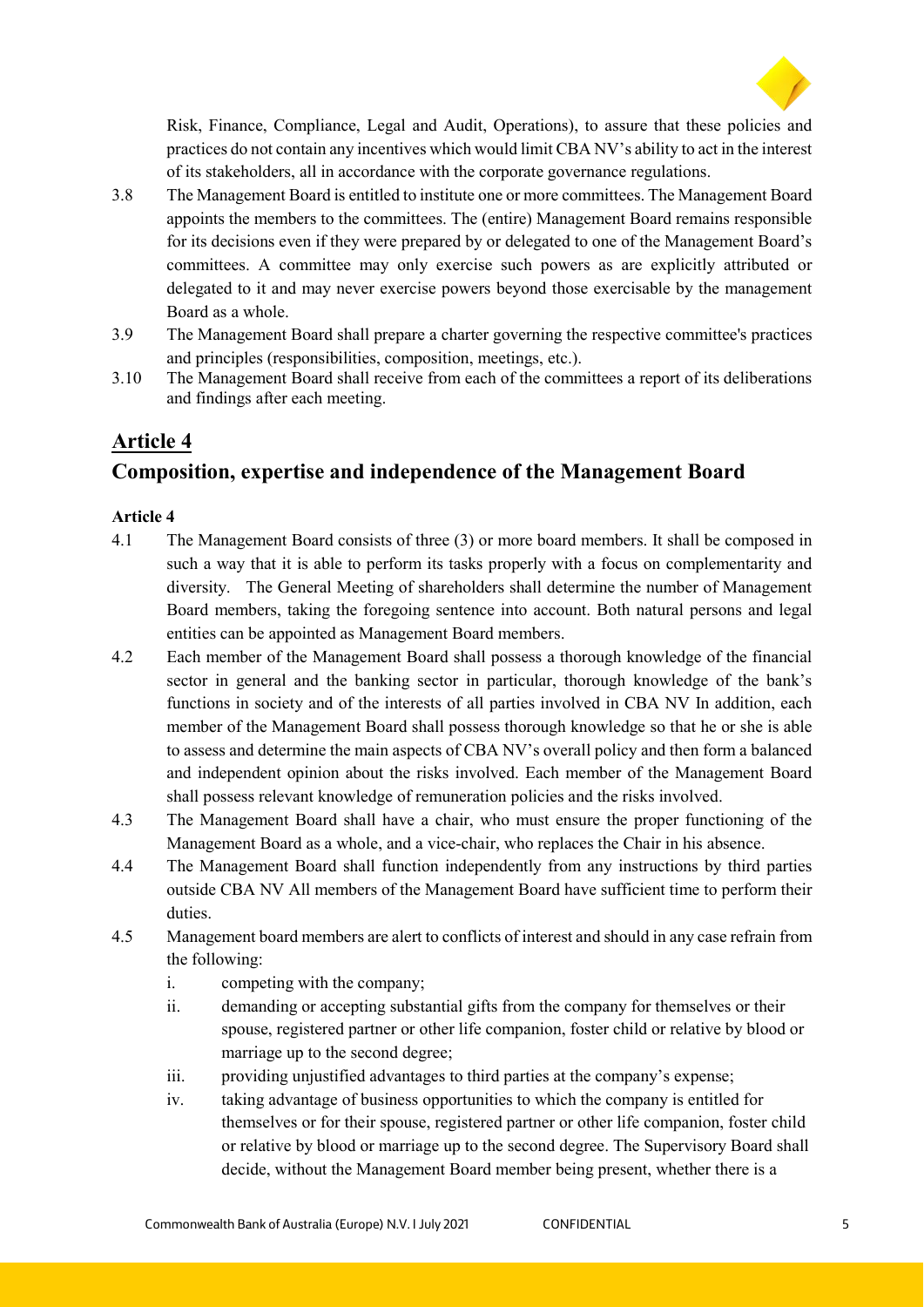

conflict of interest.

- 4.6 A Management Board member shall be trustworthy and act with integrity. If circumstances occur in respect of a Management Board member which may be important in the context of the integrity requirements applicable to members of the Management Board, the Management Board member will promptly notify the Chair of the Supervisory Board at CBA NV.
- 4.7 Management Board members should report any other positions they may have to the Supervisory Board in advance and, at least annually, the other positions will be discussed at the Supervisory Board meeting. The acceptance of membership of a supervisory board by a Management Board member requires the approval of the Supervisory Board.

### **Article 5**

### **Appointment, re-appointment, term and resignation**

### **Article 5**

- 5.1 In case of a vacancy in the Management Board, the Supervisory Board shall draw up a specific profile, taking into account the high-level criteria for the relevant board position that follow from the role and responsibilities of the Management Board as set out in Annex 1. On the basis of this profile the Supervisory Board shall coordinate the process to select a candidate for appointment.
- 5.2 The General Meeting shall appoint the members of the Management Board pursuant to a binding nomination by the Supervisory Board in accordance with the Articles of Association. The General Meeting may overrule the binding nature of a nomination by a resolution of the General Meeting adopted with a majority of at least two-thirds of the votes cast, representing more than half of the issued share capital. In such event, the Supervisory Board may draw up a new binding nomination.

The General Meeting may at any time suspend or remove any member of the Management Board. Members of the Management Board may also be at any time suspended by the Supervisory Board. If specific titles are granted to specific members of the Management Board, the Supervisory Board shall determine which title is granted to which member.

- 5.3 Each Member of the Management Board shall be appointed for a period of four years. The General Meeting may at any time suspend or remove any Management Board member. A decision of the General Meeting to suspend or remove the Chief Risk Officer ("CRO") or the Head of Compliance ("HoC") is subject to prior non-binding advice of the Supervisory Board. A Management Board member may also be at any time suspended by the Supervisory Board. Suspension and dismissal shall be effected pursuant to relevant provisions of CBA NV's Articles of Association.
- 5.4 The Supervisory Board shall maintain a succession plan for the Management Board, and evaluate and monitor such plan periodically.

### **Article 6 Remuneration**

### **Article 6**

The remuneration of the members of the Management Board shall be determined by the Supervisory Board and submitted for approval to the PRC. The Nomination and Remuneration Committee of the Supervisory Board ("NRC") will prepare proposals for adjustments to the Management Board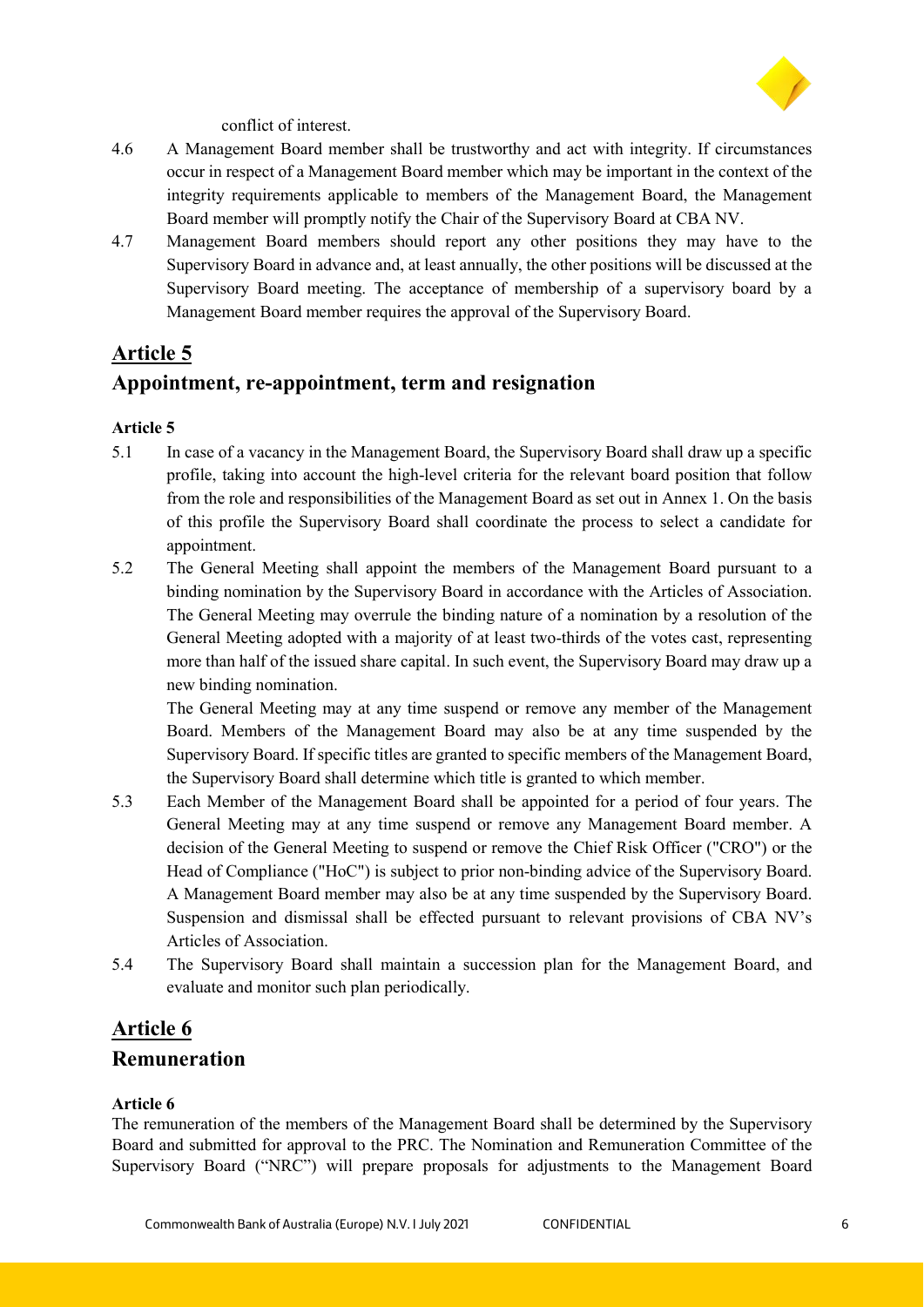

remuneration policy. After the approval of the Supervisory Board these proposals are submitted for approval to the PRC.

# **Article 7**

# **Management Board meetings (agenda, teleconferencing, attendance, minutes) and resolutions**

### **Article 7**

- 7.1 The Management Board shall be held at least monthly and whenever one or more of its members have requested a meeting. The meetings shall generally be held at the offices of CBA NV, but may also take place elsewhere. Meetings should be held in person. Meetings of the Management Board can be held through audio or audio-visual communication facilities, unless a Management Board Member objects thereto.
- 7.2 The Chair of the Management Board, and in his absence the vice-chair, shall chair the meeting. If both are absent, the meeting shall take place at the time when either the Chair or the vicechair of the Management Board can be present. All other members of the Management Board shall be present.

The meetings shall be convened in due time by the Chair.

- 7.3 The Chair shall determine the agenda of each meeting. Other Management Board members may submit to the Chair items to be discussed in the meeting. An item to be discussed which has not been submitted on time or is not supported by sufficient documentation shall not be placed on the agenda.
- 7.4 At the request of a Management Board member and with the agreement of the majority of other Management Board members urgent matters may be discussed immediately in the meeting or in an additional meeting.
- 7.5 The Management Board members should attend the meetings of the Management Board. Where they are unable to attend, the Chair of the meeting shall inform them about the resolutions passed and the discussions held in the meeting in question. Attendance of the meeting shall be recorded.
- 7.6 Each member of the Management Board may cast one vote at a meeting of the Management Board. Only a Member of the Management Board can represent another member of the Management Board for the purpose of decision making by the Management Board. Resolutions shall be passed by a Simple Majority (more than 50% of the votes cast) in a meeting where at least the majority of the Management Board members is present or represented, provided that Management Board members who have a conflict of interest shall not be taken into account when calculating this quorum. Invalid votes and blank votes shall not be counted as votes cast. In the event of a tie at a meeting of the Management Board, the Supervisory Board shall decide.
- 7.7 If there is insufficient consensus at the meeting about certain subjects, the Chair of the Management Board may refer the relevant item on the agenda to the next meeting for further consideration.
- 7.8 Resolutions of the Management Board can be adopted outside a meeting, provided that the proposal concerned has been submitted to all the members of the Management Board in writing, by means of any usual channels of communication, including email, all members of the Management Board without a conflict of interest have been given the opportunity to express their opinion on the proposed resolution, the members of the Management Board without a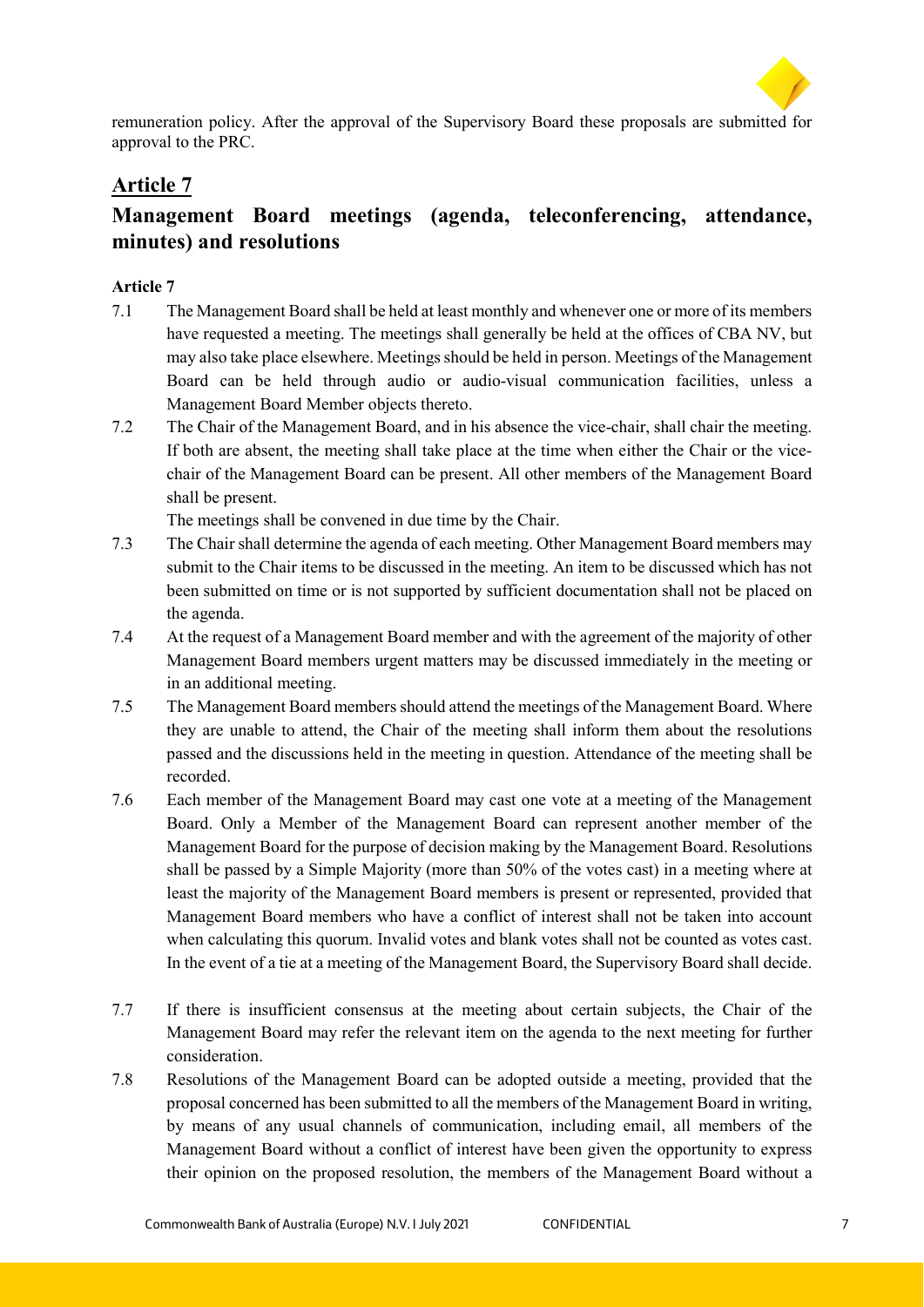

conflict of interest have unanimously expressed themselves in favour of the relevant proposal in writing by means of any usual channels of communication, including email, and none of them have objected, on reasonable grounds, to this manner of decision making process. The adoption of resolutions outside a meeting must be reported at the next meeting of the Management Board. A statement from a Management Board member who wishes to abstain from voting on a particular resolution which is adopted in writing must reflect the fact that he does not object to this form of adoption.

- 7.9 The minutes of a Management Board meeting, taken by the corporate secretary, shall be adopted in the next meeting. Adopted minutes including attendance shall be evidence of the proceedings and are available at request to the Chair of the Supervisory Board.
- 7.10 The Management Board shall require the approval of the General Meeting for resolutions regarding a significant change of the identity or character of CBA NV or the business, as specified in CBA NV's Articles of Association.

# **Article 8**

# **Conflict of interests**

- 8.1 A Management Board member shall not participate in the discussions and/or decision-taking process on a subject or transaction in relation to which he/she has a conflict of interest with CBA NV within the meaning of article 8.3.
- 8.2 Transactions in which there are conflicts of interest with any member of the Management Board must be concluded on terms at least customary in the sector concerned and be approved by the Supervisory Board.
- 8.3 A Management Board member shall have a conflict of interests ("conflict of interests") if:
	- i. he/she personally has a material financial interest in a company with which the company intends to enter into a transaction;
	- ii. he/she has a family law relationship (his/her spouse, registered partner or other life companion, foster child or relative by blood or marriage to the second degree) with a member of the Management Board or Supervisory Board of the company with which the company intends to enter into a transaction;
	- iii. he/she is a member of the Management Board or Supervisory Board of, or holds similar office with, the company with which the company intends to enter into a transaction;
	- iv. under applicable law, including the rules of any exchange on which the company's shares (or depositary receipts thereof) are listed, such conflict of interests exists or is deemed to exist; or
	- v. the Supervisory Board has ruled that such conflict of interests exists or is deemed to exist.
- 8.4 Each Management Board member shall immediately report any (potential) conflict of interests concerning a Management Board member to the Chair of the Supervisory Board and to the other members of the Management Board. A Management Board member with such (potential) conflict of interests must provide the Chair of the Supervisory Board and the other members of the Management Board with all information relevant to the conflict of interest, including information relating to the persons with whom he/she has a family law relationship as referred to in article 8.3 (b) above. The Supervisory Board shall decide, without the Management Board member concerned being present, whether there is a conflict of interest. The assessment and the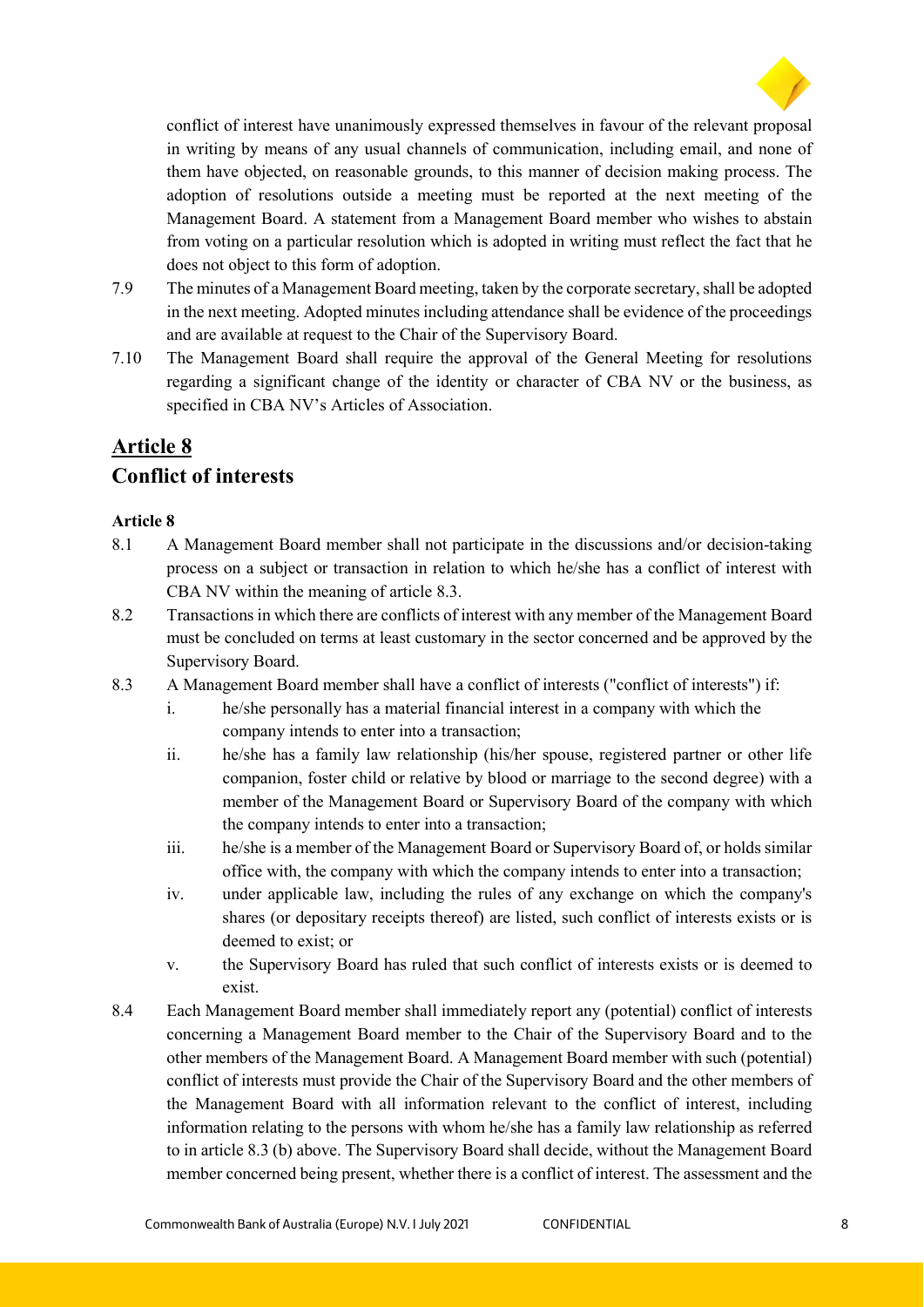

decision of the Supervisory Board will be documented in its minutes.

- 8.5 The Conflict of interest policy and the Conflict Registers apply to the members of the Management Board.
- 8.6 Any external additional function or extracurricular function requires prior approval of the Supervisory Board taking into account prior advice of the Head of Compliance. Such position may not conflict with the Bank's interest or reputation.
- 8.7 The Management Board will see to it that employees engaged in control functions shall:
	- 1) be independent from the business units they oversee;
	- 2) have appropriate authority; and
	- 3) are remunerated:
		- a. adequately to attract qualified and experienced employees; and
		- b. in accordance with the achievement of the objectives linked to their functions, independent of the performance of the business areas they control.

The remuneration of senior officers in risk management and compliance functions will be monitored by the NRC.

### **Article 9**

### **Information, relationship with the Supervisory Board**

- 9.1 The Supervisory Board shall be responsible for supervising the policies of the Management Board and CBA NV's general affairs and the business connected with it, and for advising the Management Board.
- 9.2 The Management Board shall provide the Supervisory Board with all relevant information (if possible, in writing) on all facts and developments concerning CBA NV which the Supervisory Board may need to function as required and to properly carry out its duties, and when necessary, verified by an internal accountant and/or external accountant in a timely manner. The Management Board shall provide the Supervisory Board with the relevant information so that it is in a position to form informed opinion as to whether commercial activities are generally in line with CBA NV's risk appetite.
- 9.3 The Supervisory Board is authorized to gather all types of information necessary from each employee of CBA NV and from third parties. The Supervisory Board is entitled to obtain external (legal) advice. The Chair of the Supervisory Board should act on behalf of the Supervisory Board as the main contact for the Management Board regarding the functioning of the members of the Supervisory Board. The vice-chair should act as contact for (individual members of) the Management Board regarding the functioning of the Chair.
- 9.4 The Supervisory Board, and its individual members, have their own responsibility for obtaining, when necessary, additional information from the Management Board and the external auditor that the Supervisory Board requires for the due performance of its duties. If the Supervisory Board considers it necessary, it may obtain information from employees and external advisors of CBA NV. The Management Board shall provide the necessary means for this purpose. The Supervisory Board may require that certain officers and external advisors attend its meetings.
- 9.5 The Management Board shall at least quarterly provide the Supervisory Board with a report prepared in a format as agreed from time to time and setting out detailed information on inter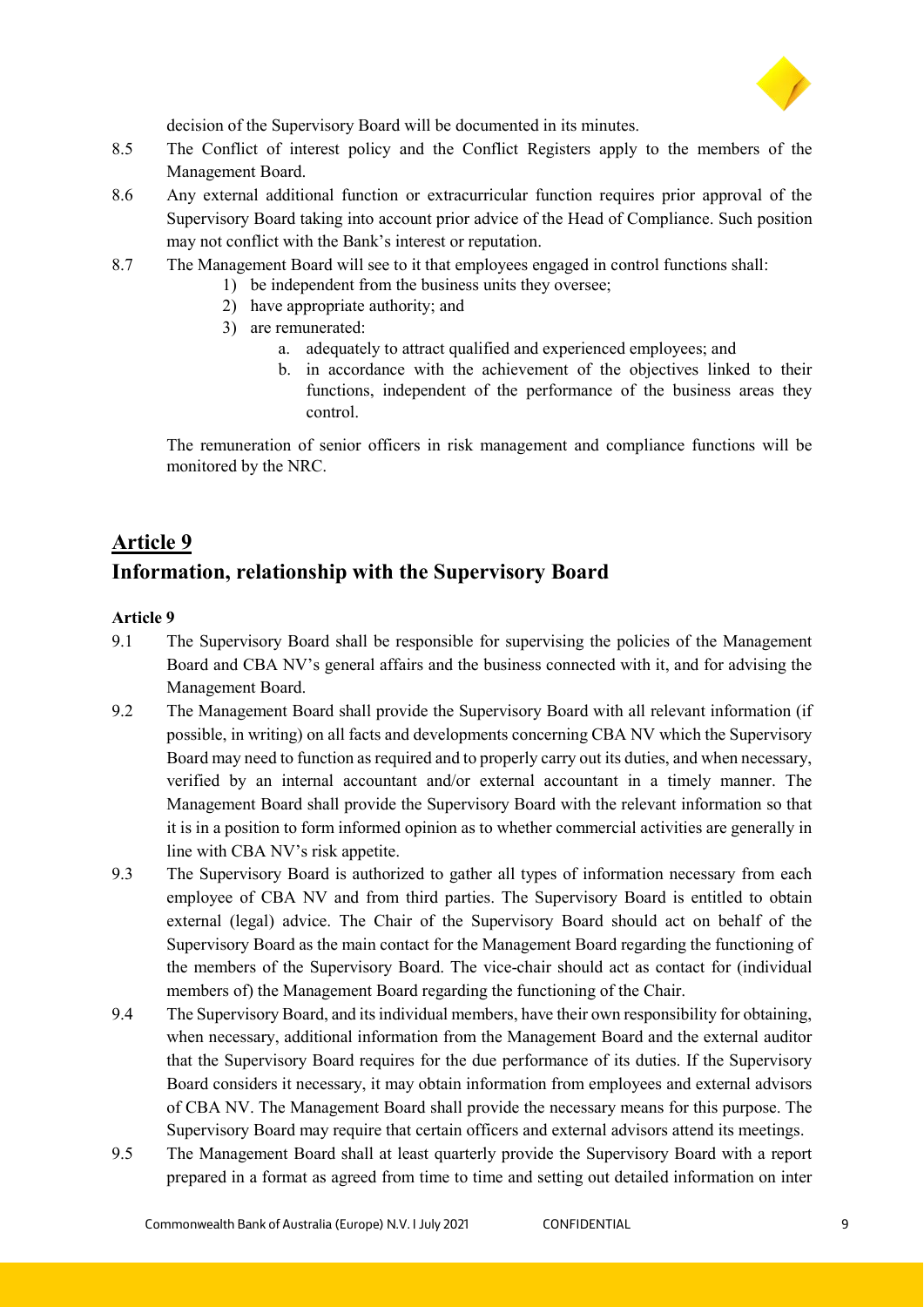

alia, the financial performance of CBA NV

### **Article 10**

### **Relationship with the shareholders**

### **Article 10**

- 10.1 The members of CBA NV's Management Board and Supervisory Board shall participate in General Meetings, unless they are prevented from attending on serious grounds.
- 10.2 The Management Board shall provide the General Meeting with any information it may require, unless important interests (*zwaarwegend belang*) of CBA NV or any law, charter or regulations applicable to CBA NV prevent it from doing so. The Management Board shall specify the reasons for invoking such important interests.
- 10.3 The Management Board and the Supervisory Board are responsible for the corporate governance compliance statement of CBA NV and must give account to the general meetings of shareholders in relation to such statement. Each year the broad outline of CBA NV's corporate governance structure shall be set forth in a separate chapter of the management report. In this chapter it shall be stated to what extent the best practices of the Code and the Banking Code were followed and if not, the reason for not doing so, and to which extent CBA NV deviates from these best practices.

# **Article 11 Governing law and jurisdiction**

- 11.1 This Charter MB shall be governed by and construed in accordance with the laws of the Netherlands.
- 11.2 The courts of Amsterdam, the Netherlands, shall have exclusive jurisdiction to settle any dispute arising from or in connection with this Charter (including any dispute regarding the existence, validity or termination of these Charter).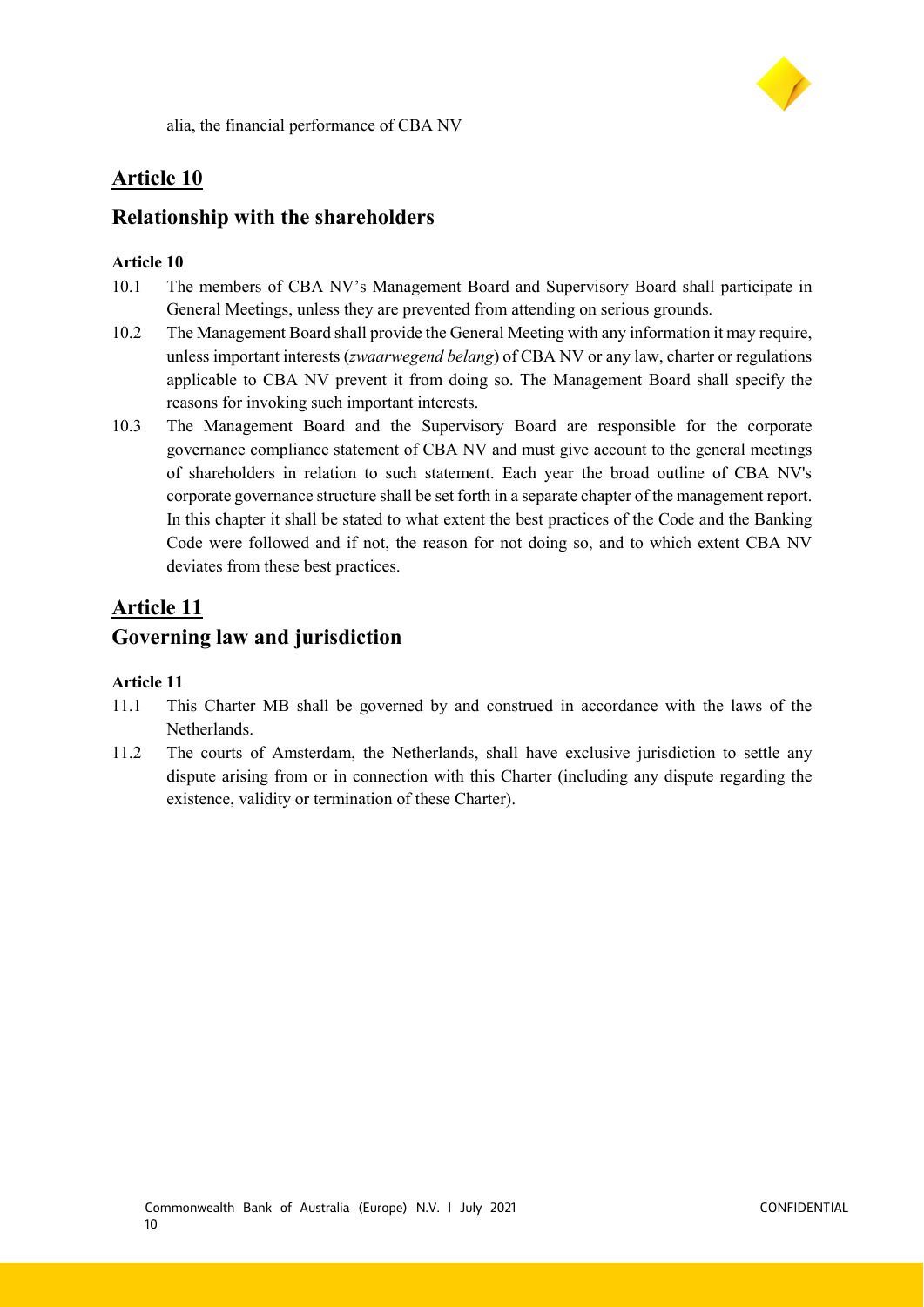

### **Annex 1**

### **ROLES AND RESPONSIBILITIES OF INDIVIDUAL MEMBERS OF THE MANAGMENT BOARD**

#### **Role of the CEO**

The role of the CEO is to establish and maintain a corporate culture reinforcing appropriate norms for responsible, robust and ethical behaviour. These norms are especially critical in terms of the risk awareness, risk-taking behaviour and risk management of the CBA NV

The role of the CEO as the most senior representative of CBA NV will be to reinforce sound governance by suitable "tone at the top". In doing so, the CEO will:

- Set corporate values to the effect that all business shall be conducted in a legal and ethical manner by senior management and other employees;
- Promote risk awareness within a strong risk culture with the objective that all employees will be responsible for ensuring that CBA NV operates within established risk appetite and risk limits;
- Ensure that Internal Audit provides independent assurance to the Management Board and the Supervisory Board on the appropriateness of the design and the operational effectiveness of CBA NV's internal control, risk management and governance;
- Communicate throughout CBA NV the corporate values, professional standards and codes of conduct, together with supporting policies; and
- Confirm that employees are aware that disciplinary actions will follow in the case of breaches of internal policies or laws that govern the subsidiary.

The CEO will be accountable for managing the front office of CBA NV, including by directly managing the senior managers within that front office team. The CEO will hold senior managers accountable for their actions and enumerate the possible consequences (including dismissal) if those actions are not aligned with performance expectations. This will include adhering to CBA NV's values, risk appetite and risk culture, under all circumstances. Internal Audit will have a functional reporting line to the CEO and the CBA Group Auditor, and in addition (to maintain an adequate separation of lines) Internal Audit will have a direct escalation towards the Supervisory Board.

In order to do so, the CEO will:

- Monitor senior management's actions to ensure that are consistent with the strategy and policies approved by the Management Board, including the risk appetite;
- Meet regularly with senior management;
- Question and critically review explanations and information provided by senior management; and
- Assess whether senior management's collective knowledge and expertise remains appropriate given the nature of the business and CBA NV's risk profile.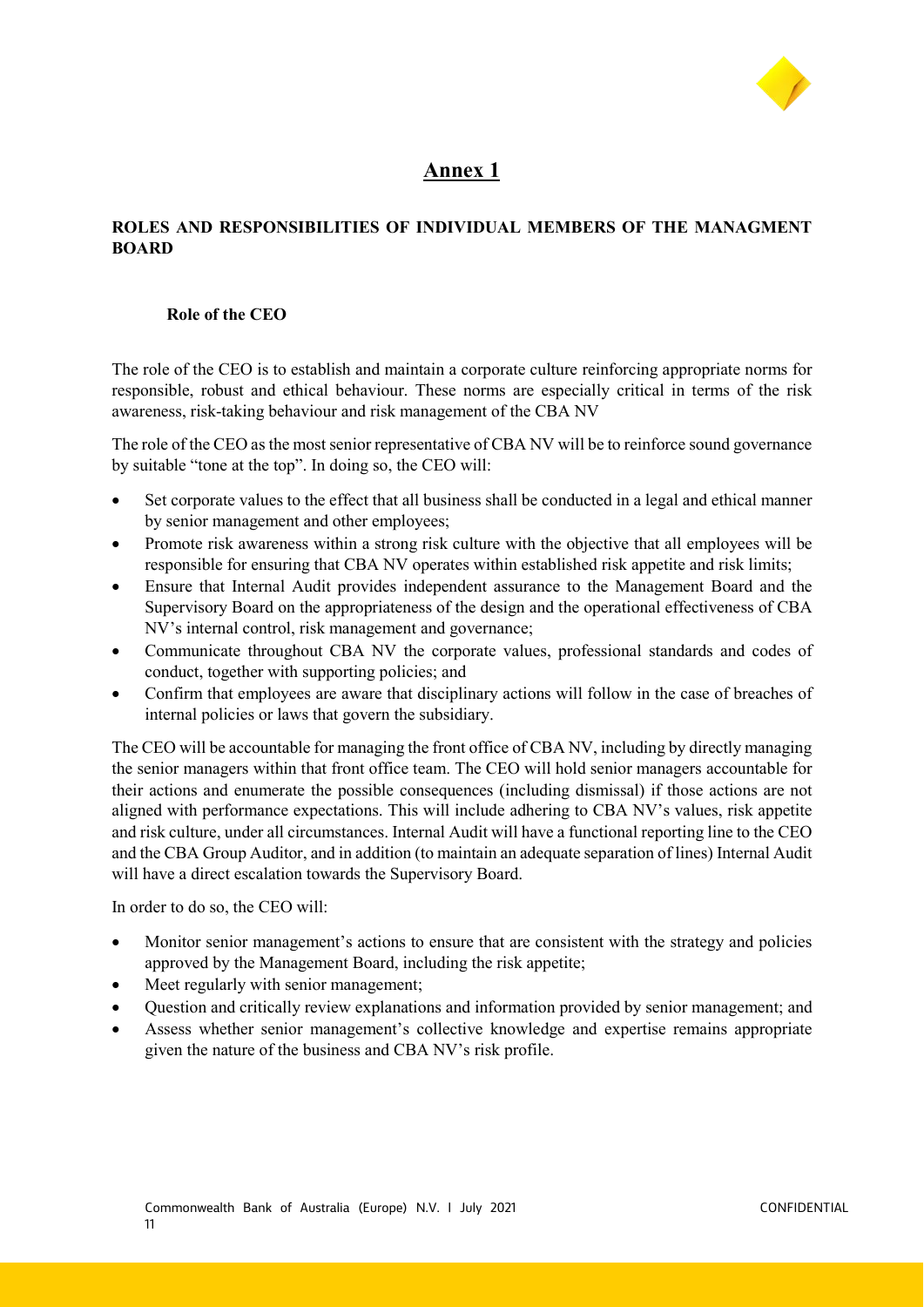#### **Role of the CFO**



The role of the CFO is to establish and maintain a financially stable and sufficiently capitalized entity. The CFO will have the following accountabilities aligned with the finance function of CBA NV:

- The allocation and maintenance of CBA NV's capital, funding and liquidity;
- Accountable for Treasury, Finance, Data & IT and outsourcing
- CBA NV's back-office activities supporting treasury management;
- The production and integrity of CBA NV's financial information and its regulatory reporting under the regulatory system (for this purpose regulatory reporting is interpreted as the provision of all prudential and liquidity-related information required by CBA NV's regulators);
- Developing and maintaining CBA NV's recovery plan and for overseeing the internal processes regarding its governance;
- CBA NV's independent price verification (IPV) of transactions in securities and derivatives; and
- Additionally, the CFO will manage the Finance and Treasury functions of CBA NV The CFO will be ultimately accountable for the respective performance of those functions.

The CFO will regularly review key policies and controls with senior management and with the heads of Risk Management department, Legal and Compliance department to identify and address significant risks and issues as well as determine areas that need improvement.

#### **Role of the CRO**

The role of the CRO is to design and establish a strong risk governance framework, consisting of a strong risk culture, a well-developed risk appetite articulated through the Risk Appetite Statement (RAS), and well-defined responsibilities for risk management in particular and control functions in general. The CRO will act independently from the business and will have a direct escalation line to the Chair of the Supervisory Board of CBA NV

The CRO will be preparing a draft of the risk appetite of CBA NV for the Management Board to endorse and the Supervisory Board to approve and ensuring its alignment with CBA NV the CBA NV's strategic, capital, and financial plans and compensation practices and will clearly convey this message through a risk appetite statement that is easy to understand by the Management Board, the Supervisory Board, senior management, CBA NV's employees, and its regulators. The RAS will:

- Include both quantitative and qualitative considerations relating to risk appetite;
- Establish the individual and aggregate level and types of risk that CBA NV will be willing to assume in advance of and in order to achieve its business activities within its risk capacity;
- Define the boundaries and business considerations in accordance with which CBA NV will be expected to operate when pursuing its business strategy; and
- Communicate the Management Board's risk appetite (after the Management Board's risk appetite has been approved by the Supervisory Board), linking it to daily operational decision-making and establishing the means to raise risk issues and strategic concerns.
- Ensure regular reporting on CBA NV RAS Compliance.

The risk governance framework will outline actions to be taken when stated risk limits are breached, including disciplinary actions for excessive risk-taking, escalation procedures, and Management Board notification.

In accordance with the Charter of the Management Board, the duty of the CRO is to ensure that the Risk Management of CBA NV will be properly positioned, staffed and resourced and will carry out